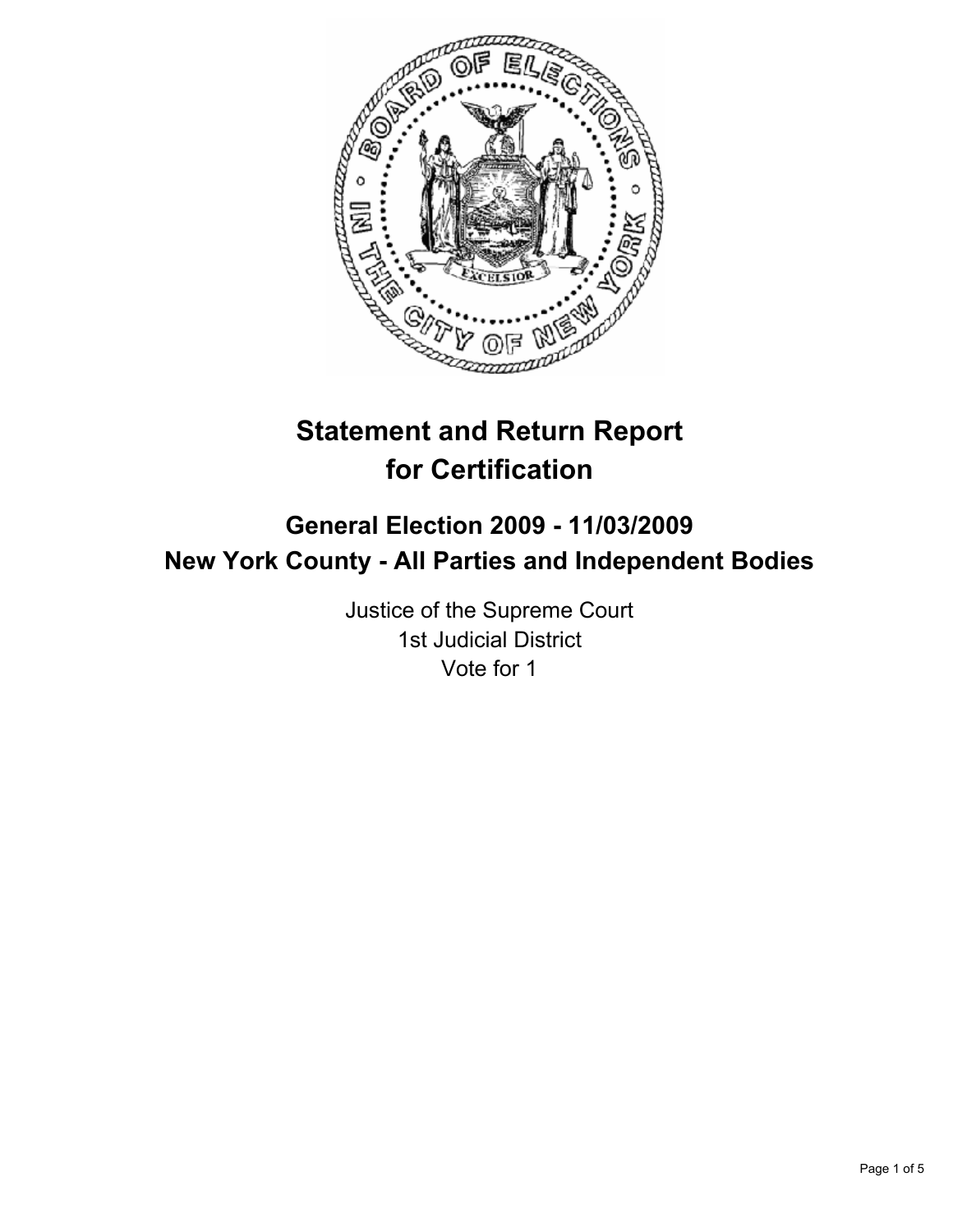

## **Assembly District 64**

| PUBLIC COUNTER                  | 21,159 |
|---------------------------------|--------|
| <b>EMERGENCY</b>                | 20     |
| ABSENTEE/MILITARY               | 290    |
| <b>AFFIDAVIT</b>                | 304    |
| <b>Total Ballots</b>            | 21,773 |
| LUCY BILLINGS (DEMOCRATIC)      | 9,180  |
| SHERILYN DANDRIDGE (REPUBLICAN) | 2,334  |
| <b>Total Votes</b>              | 11,514 |
| Unrecorded                      | 10.259 |

### **Assembly District 65**

| PUBLIC COUNTER                  | 25,649 |
|---------------------------------|--------|
| <b>EMERGENCY</b>                | 41     |
| ABSENTEE/MILITARY               | 682    |
| AFFIDAVIT                       | 371    |
| <b>Total Ballots</b>            | 26,743 |
| LUCY BILLINGS (DEMOCRATIC)      | 13,635 |
| SHERILYN DANDRIDGE (REPUBLICAN) | 5,723  |
| <b>Total Votes</b>              | 19,358 |
| Unrecorded                      | 7,385  |

#### **Assembly District 66**

| <b>PUBLIC COUNTER</b>           | 24,587 |
|---------------------------------|--------|
| <b>EMERGENCY</b>                | 106    |
| ABSENTEE/MILITARY               | 558    |
| <b>AFFIDAVIT</b>                | 316    |
| <b>Total Ballots</b>            | 25,567 |
| LUCY BILLINGS (DEMOCRATIC)      | 15,283 |
| SHERILYN DANDRIDGE (REPUBLICAN) | 2,877  |
| MARY C KAPARIC (WRITE-IN)       |        |
| MOSHE SASSON (WRITE-IN)         |        |
| ROBERT RODRIGUEZ (WRITE-IN)     | 1      |
| <b>Total Votes</b>              | 18,163 |
| Unrecorded                      | 7,404  |

#### **Assembly District 67**

| PUBLIC COUNTER                  | 30,749 |
|---------------------------------|--------|
| <b>EMERGENCY</b>                | 66     |
| ABSENTEE/MILITARY               | 654    |
| AFFIDAVIT                       | 405    |
| <b>Total Ballots</b>            | 31,874 |
| LUCY BILLINGS (DEMOCRATIC)      | 18,103 |
| SHERILYN DANDRIDGE (REPUBLICAN) | 4,429  |
| DAVID SACK (WRITE-IN)           |        |
| <b>Total Votes</b>              | 22,533 |
| Unrecorded                      | 9,341  |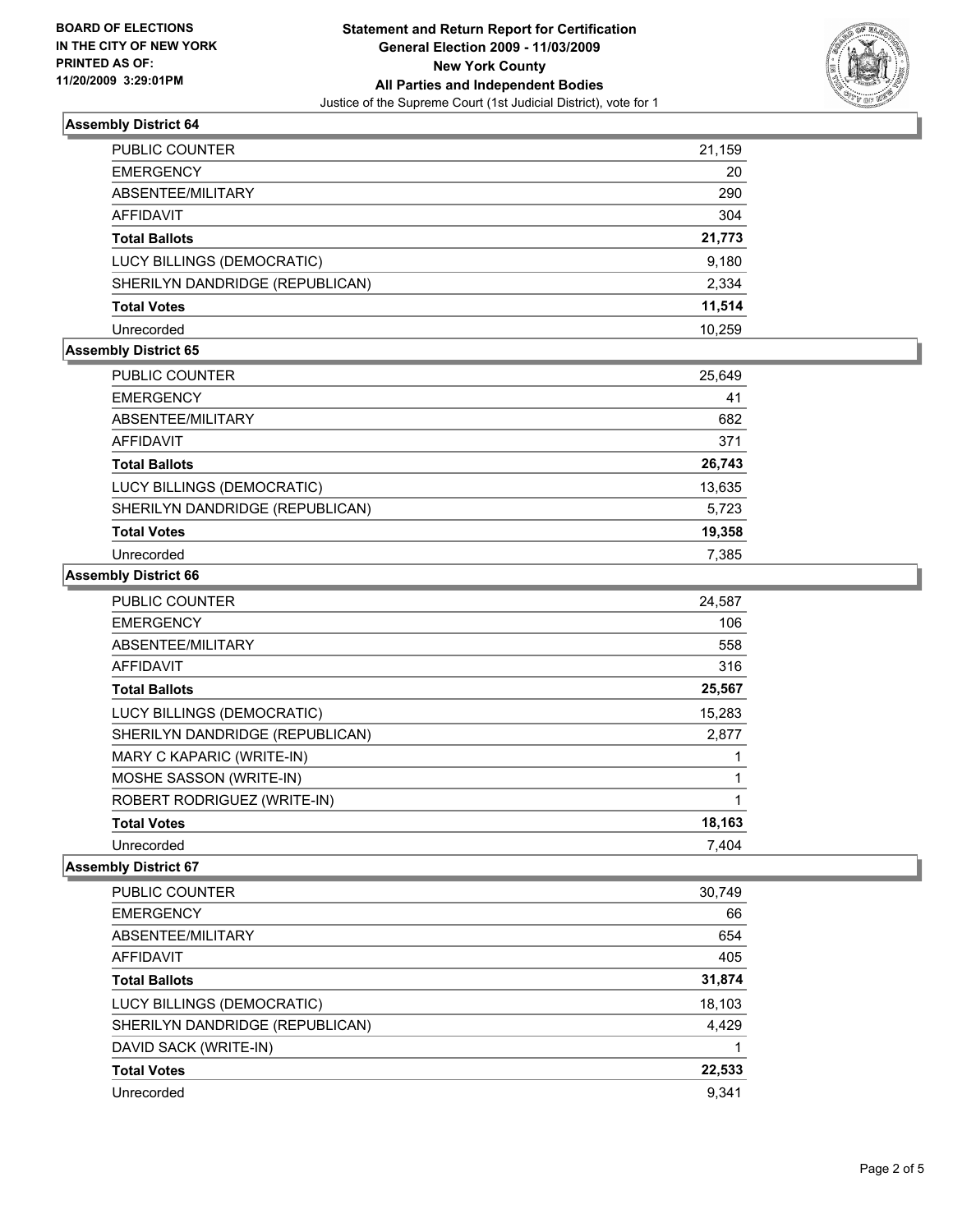

#### **Assembly District 68**

| PUBLIC COUNTER                  | 18,035 |
|---------------------------------|--------|
| <b>EMERGENCY</b>                | 73     |
| ABSENTEE/MILITARY               | 252    |
| AFFIDAVIT                       | 266    |
| <b>Total Ballots</b>            | 18,626 |
| LUCY BILLINGS (DEMOCRATIC)      | 9,460  |
| SHERILYN DANDRIDGE (REPUBLICAN) | 1,260  |
| 8A (WRITE-IN)                   |        |
| <b>Total Votes</b>              | 10,721 |
| Unrecorded                      | 7.905  |

## **Assembly District 69**

| <b>PUBLIC COUNTER</b>           | 26,526 |
|---------------------------------|--------|
| <b>EMERGENCY</b>                | 296    |
| ABSENTEE/MILITARY               | 505    |
| AFFIDAVIT                       | 290    |
| <b>Total Ballots</b>            | 27,617 |
| LUCY BILLINGS (DEMOCRATIC)      | 16,002 |
| SHERILYN DANDRIDGE (REPUBLICAN) | 2,050  |
| <b>Total Votes</b>              | 18,052 |
| Unrecorded                      | 9.565  |

## **Assembly District 70**

| PUBLIC COUNTER                  | 21,206 |
|---------------------------------|--------|
| <b>EMERGENCY</b>                | 44     |
| ABSENTEE/MILITARY               | 347    |
| <b>AFFIDAVIT</b>                | 337    |
| <b>Total Ballots</b>            | 21,934 |
| LUCY BILLINGS (DEMOCRATIC)      | 12,498 |
| SHERILYN DANDRIDGE (REPUBLICAN) | 771    |
| LUCU BILLINGS (WRITE-IN)        |        |
| <b>Total Votes</b>              | 13,270 |
| Unrecorded                      | 8.664  |

### **Assembly District 71**

| PUBLIC COUNTER                  | 20,188 |
|---------------------------------|--------|
| <b>EMERGENCY</b>                | 37     |
| ABSENTEE/MILITARY               | 310    |
| AFFIDAVIT                       | 289    |
| <b>Total Ballots</b>            | 20,824 |
| LUCY BILLINGS (DEMOCRATIC)      | 11,449 |
| SHERILYN DANDRIDGE (REPUBLICAN) | 1,456  |
| MICHELLE WINFREY (WRITE-IN)     |        |
| <b>Total Votes</b>              | 12,906 |
| Unrecorded                      | 7.918  |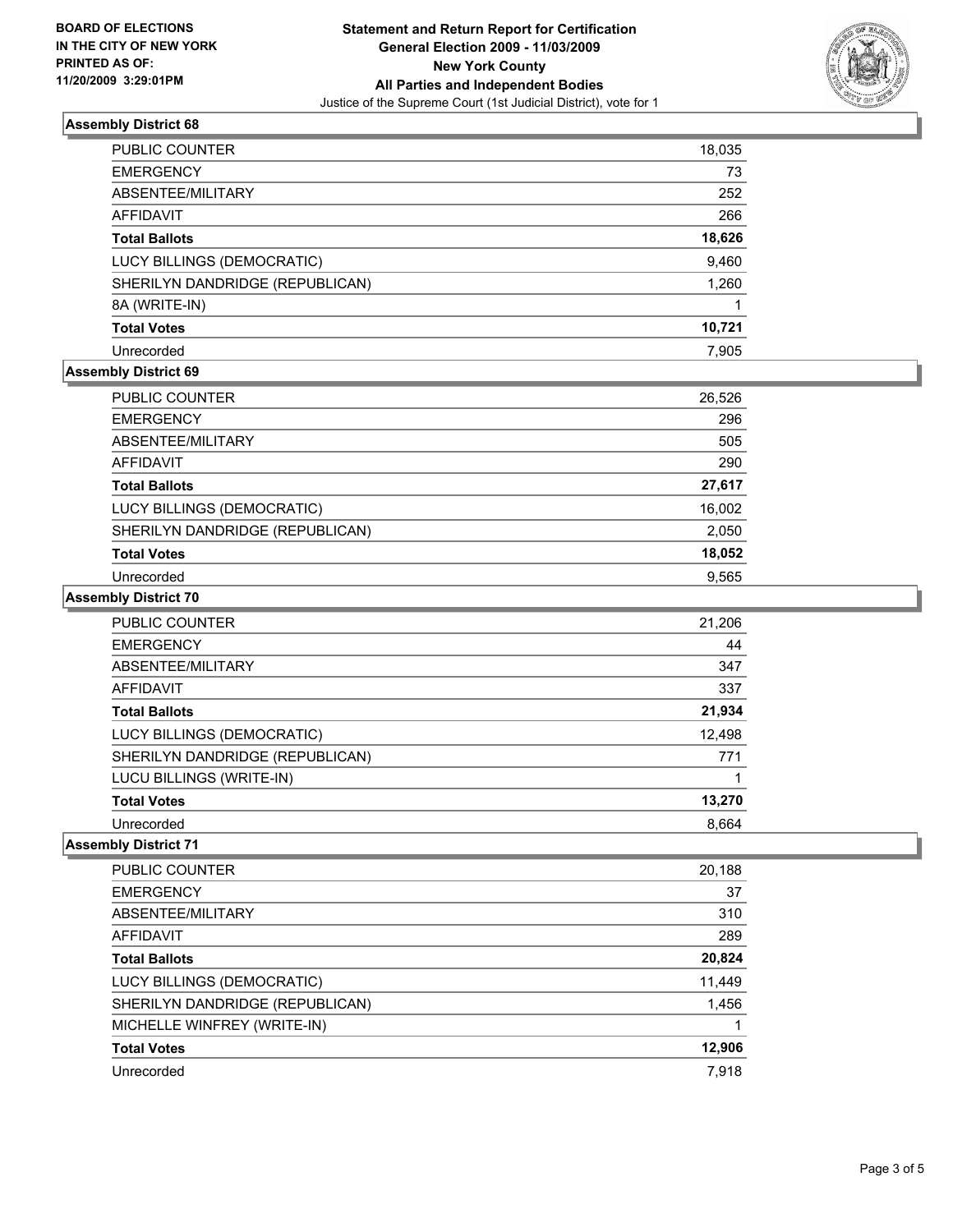

## **Assembly District 72**

| PUBLIC COUNTER                  | 14,599 |
|---------------------------------|--------|
| <b>EMERGENCY</b>                | 9      |
| ABSENTEE/MILITARY               | 99     |
| <b>AFFIDAVIT</b>                | 137    |
| <b>Total Ballots</b>            | 14,844 |
| LUCY BILLINGS (DEMOCRATIC)      | 7,564  |
| SHERILYN DANDRIDGE (REPUBLICAN) | 1,041  |
| <b>Total Votes</b>              | 8,605  |
| Unrecorded                      | 6.239  |

## **Assembly District 73**

| <b>PUBLIC COUNTER</b>           | 29,231 |
|---------------------------------|--------|
| <b>EMERGENCY</b>                | 134    |
| ABSENTEE/MILITARY               | 802    |
| <b>AFFIDAVIT</b>                | 333    |
| <b>Total Ballots</b>            | 30,500 |
| LUCY BILLINGS (DEMOCRATIC)      | 14,115 |
| SHERILYN DANDRIDGE (REPUBLICAN) | 7,875  |
| ERIC COSTELLO (WRITE-IN)        |        |
| JOYCE LINTON (WRITE-IN)         |        |
| <b>Total Votes</b>              | 21,992 |
| Unrecorded                      | 8.508  |

### **Assembly District 74**

| 24,647 |
|--------|
| 80     |
| 464    |
| 288    |
| 25,479 |
| 13,406 |
| 3,455  |
| 16,861 |
| 8.618  |
|        |

## **Assembly District 75**

| <b>PUBLIC COUNTER</b>           | 24,825 |
|---------------------------------|--------|
| <b>EMERGENCY</b>                | 58     |
| ABSENTEE/MILITARY               | 550    |
| <b>AFFIDAVIT</b>                | 392    |
| <b>Total Ballots</b>            | 25,825 |
| LUCY BILLINGS (DEMOCRATIC)      | 14,004 |
| SHERILYN DANDRIDGE (REPUBLICAN) | 3,665  |
| CHUCK ZLATKIN (WRITE-IN)        |        |
| FRANK HERRERA (WRITE-IN)        |        |
| SHERRI MAXMAN (WRITE-IN)        |        |
| <b>Total Votes</b>              | 17,672 |
| Unrecorded                      | 8.153  |